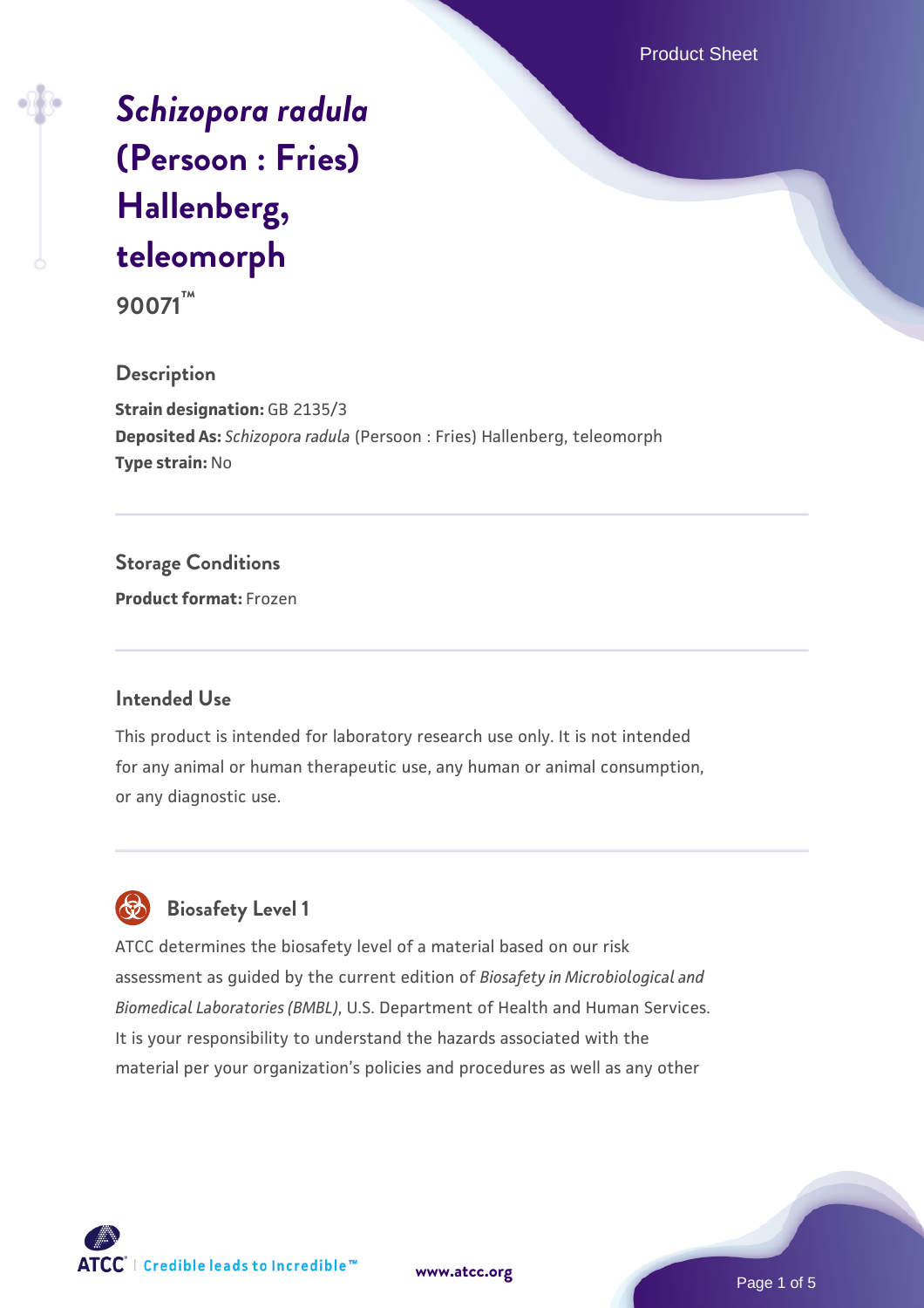**90071**

applicable regulations as enforced by your local or national agencies.

ATCC highly recommends that appropriate personal protective equipment is always used when handling vials. For cultures that require storage in liquid nitrogen, it is important to note that some vials may leak when submersed in liquid nitrogen and will slowly fill with liquid nitrogen. Upon thawing, the conversion of the liquid nitrogen back to its gas phase may result in the vial exploding or blowing off its cap with dangerous force creating flying debris. Unless necessary, ATCC recommends that these cultures be stored in the vapor phase of liquid nitrogen rather than submersed in liquid nitrogen.

### **Certificate of Analysis**

For batch-specific test results, refer to the applicable certificate of analysis that can be found at www.atcc.org.

### **Growth Conditions**

**Medium:**  [ATCC Medium 200: YM agar or YM broth](https://www.atcc.org/-/media/product-assets/documents/microbial-media-formulations/2/0/0/atcc-medium-200.pdf?rev=ac40fd74dc13433a809367b0b9da30fc) **Temperature:** 24°C

### **Material Citation**

If use of this material results in a scientific publication, please cite the material in the following manner: *Schizopora radula* (Persoon : Fries) Hallenberg, teleomorph (ATCC 90071)



**[www.atcc.org](http://www.atcc.org)**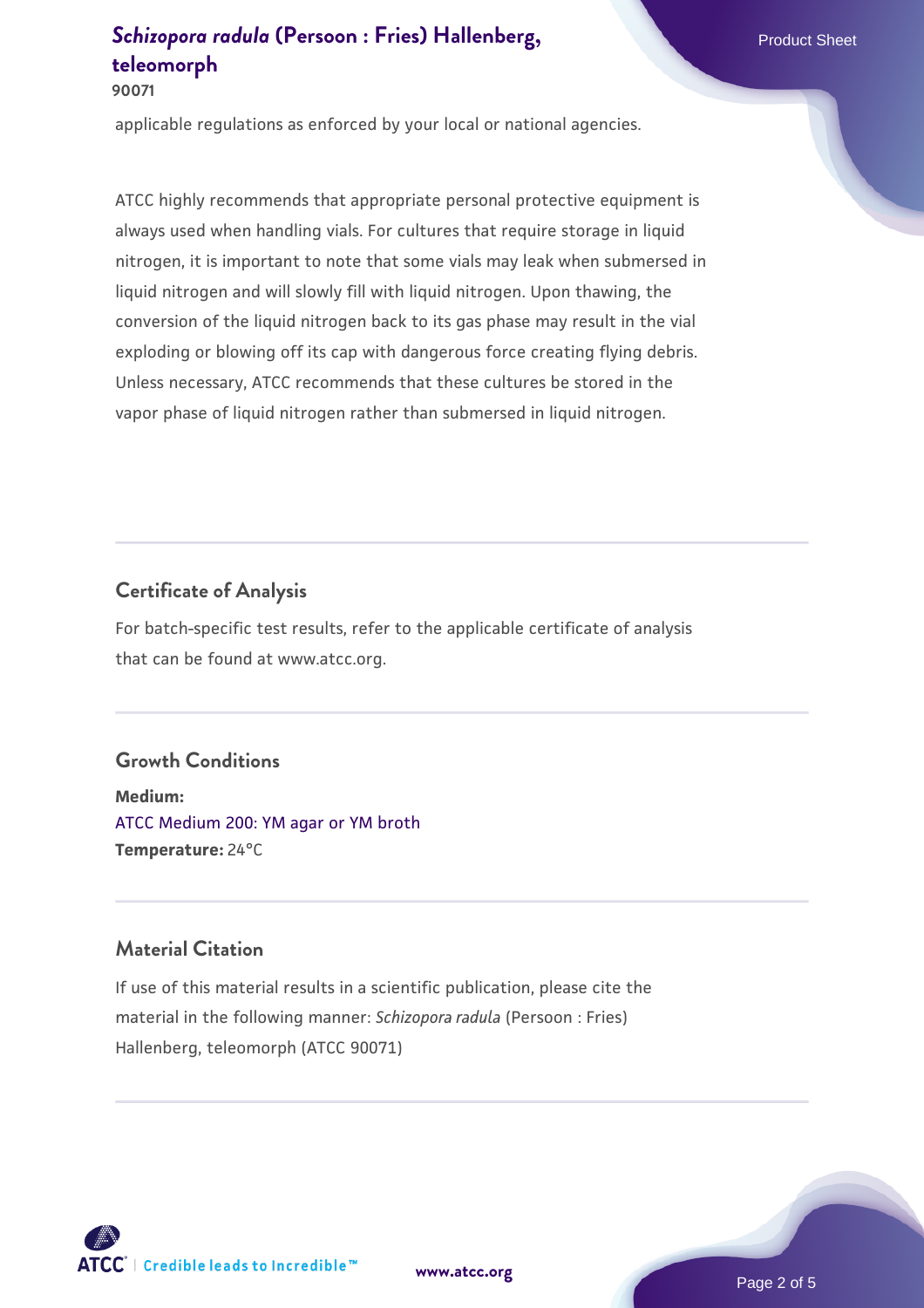**90071**

#### **References**

References and other information relating to this material are available at www.atcc.org.

### **Warranty**

The product is provided 'AS IS' and the viability of ATCC® products is warranted for 30 days from the date of shipment, provided that the customer has stored and handled the product according to the information included on the product information sheet, website, and Certificate of Analysis. For living cultures, ATCC lists the media formulation and reagents that have been found to be effective for the product. While other unspecified media and reagents may also produce satisfactory results, a change in the ATCC and/or depositor-recommended protocols may affect the recovery, growth, and/or function of the product. If an alternative medium formulation or reagent is used, the ATCC warranty for viability is no longer valid. Except as expressly set forth herein, no other warranties of any kind are provided, express or implied, including, but not limited to, any implied warranties of merchantability, fitness for a particular purpose, manufacture according to cGMP standards, typicality, safety, accuracy, and/or noninfringement.

### **Disclaimers**

This product is intended for laboratory research use only. It is not intended for any animal or human therapeutic use, any human or animal consumption, or any diagnostic use. Any proposed commercial use is prohibited without a license from ATCC.

While ATCC uses reasonable efforts to include accurate and up-to-date information on this product sheet, ATCC makes no warranties or representations as to its accuracy. Citations from scientific literature and

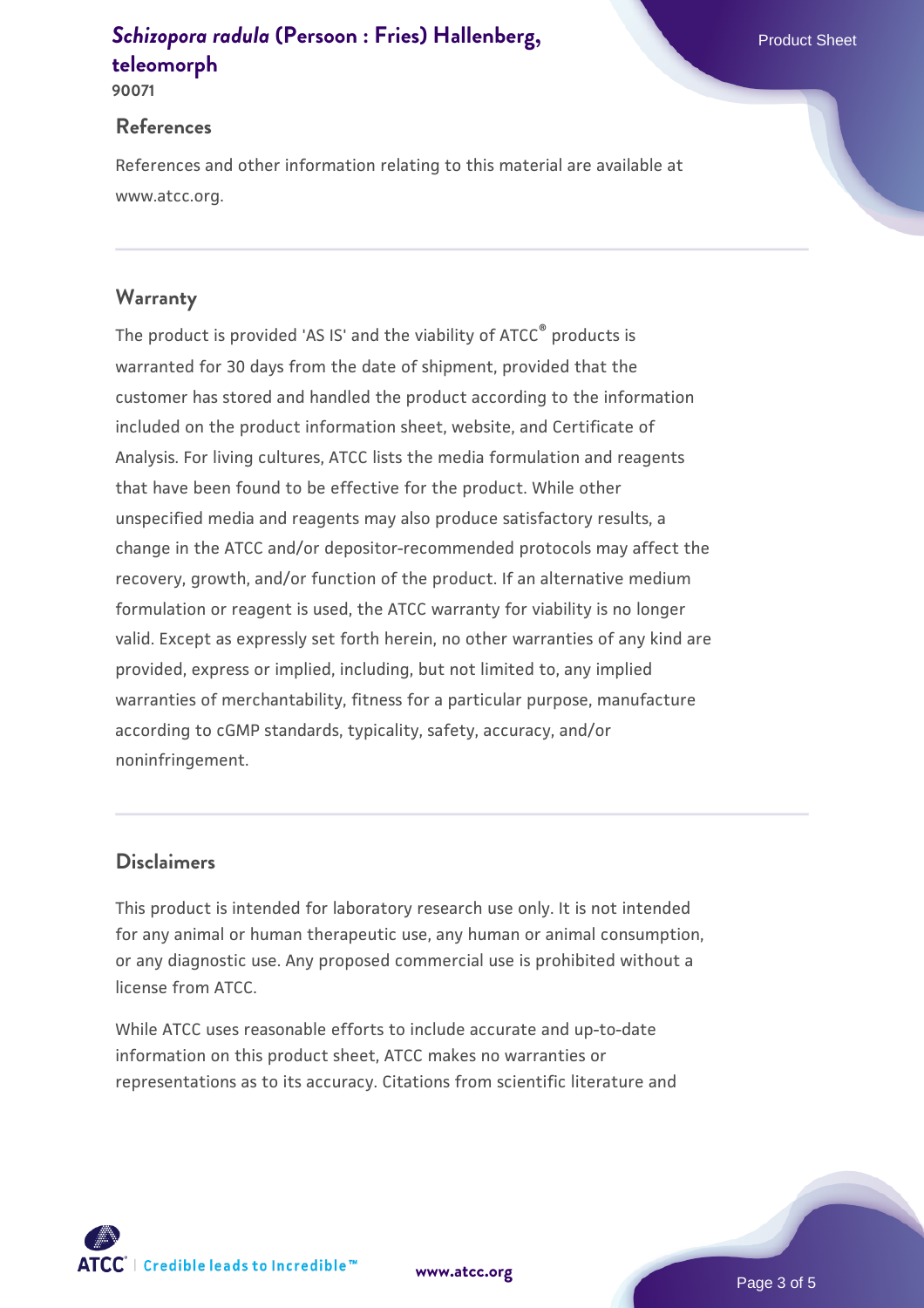**90071**

patents are provided for informational purposes only. ATCC does not warrant that such information has been confirmed to be accurate or complete and the customer bears the sole responsibility of confirming the accuracy and completeness of any such information.

This product is sent on the condition that the customer is responsible for and assumes all risk and responsibility in connection with the receipt, handling, storage, disposal, and use of the ATCC product including without limitation taking all appropriate safety and handling precautions to minimize health or environmental risk. As a condition of receiving the material, the customer agrees that any activity undertaken with the ATCC product and any progeny or modifications will be conducted in compliance with all applicable laws, regulations, and guidelines. This product is provided 'AS IS' with no representations or warranties whatsoever except as expressly set forth herein and in no event shall ATCC, its parents, subsidiaries, directors, officers, agents, employees, assigns, successors, and affiliates be liable for indirect, special, incidental, or consequential damages of any kind in connection with or arising out of the customer's use of the product. While reasonable effort is made to ensure authenticity and reliability of materials on deposit, ATCC is not liable for damages arising from the misidentification or misrepresentation of such materials.

Please see the material transfer agreement (MTA) for further details regarding the use of this product. The MTA is available at www.atcc.org.

### **Copyright and Trademark Information**

© ATCC 2021. All rights reserved. ATCC is a registered trademark of the American Type Culture Collection.

#### **Revision**

This information on this document was last updated on 2021-05-19



**[www.atcc.org](http://www.atcc.org)**